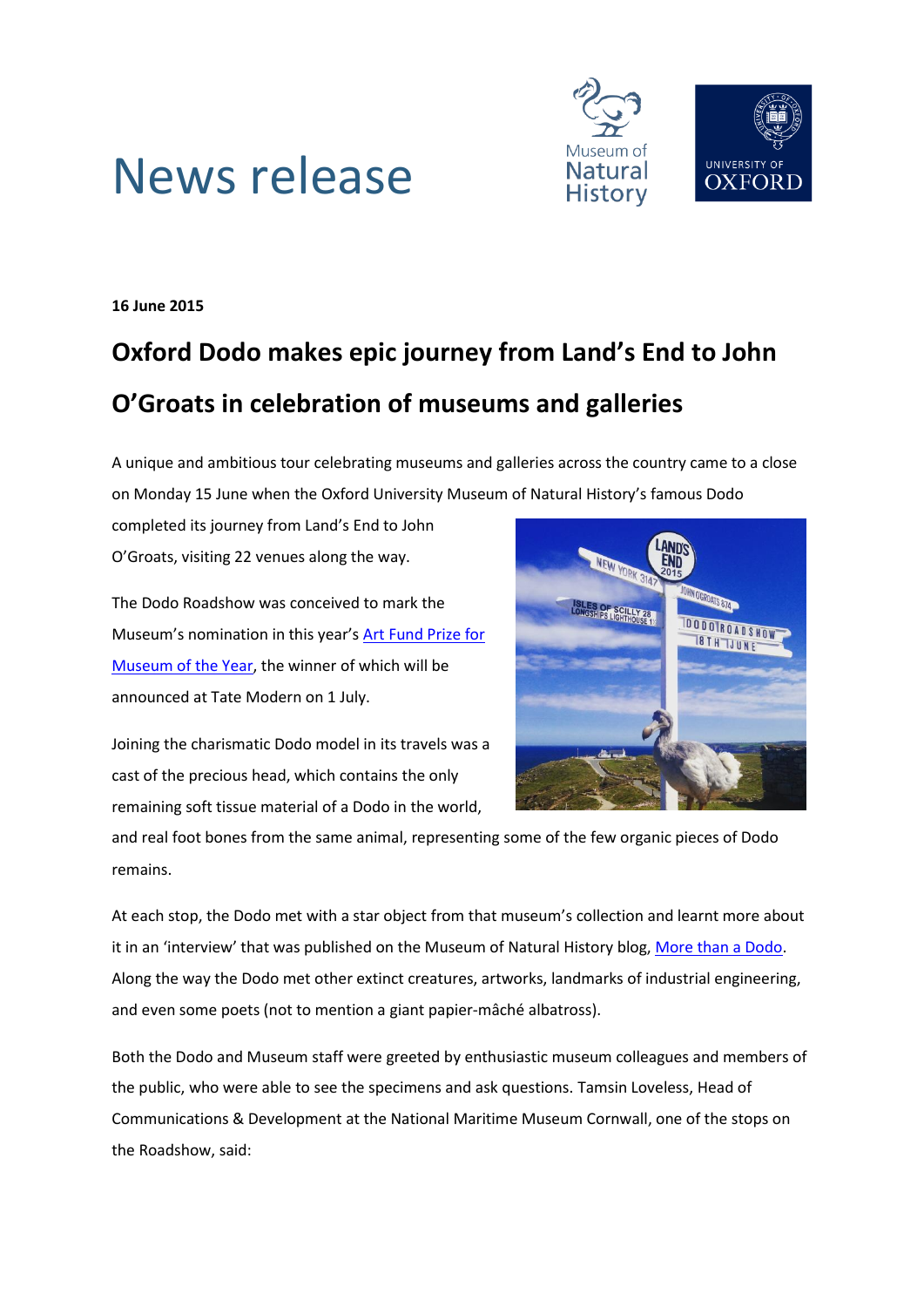*"Offering access to collections across the country is core to our mission. To offer our visitors a rare glimpse of a much loved artefact and to share an icon in the natural world was an opportunity everyone thoroughly embraced. The initiative to tour a Dodo across the country, to engage with other Museums and to cross-pollinate collections and ideas is wonderful. We are very proud and privileged to be part of the Dodo Roadshow journey."*

Professor Paul Smith, director of the Museum of Natural History, says:

*"The Dodo Roadshow has been incredibly successful – perhaps even more than we imagined. It has allowed us to make contact with museum colleagues across the length of the country, to celebrate their collections, and promote our Art Fund Prize for Museum of the Year nomination at the same time. The Dodo model has proven to be a very popular character, with adults and children alike, and the opportunity to give wider access to some rare specimens is confirmation of the power and value of museum collections."*

Across a single week the Dodo Roadshow visited the following venues:

**Monday 8 June –** LAND'S END Visitor Centre; National Maritime Museum Cornwall; Royal Cornwall Museum; Eden Project; Plymouth City Museum and Art Gallery

**Tuesday 9 June** – RAMM; Bristol Museum and Art Gallery

**Wednesday 10 June** – National Museum Wales; Black Country Living Museum; Compton Verney

**Thursday 11 June** – Derby Museum and Art Gallery; Stoke Museum and Art Galley; Dunham Massey

**Friday 12 June** – Yorkshire Sculpture Park; The Whitworth; Dove Cottage

**Saturday 13 June** – Tullie House Museum & Art Gallery; Robert Burns Birthplace Museum; Kelvingrove Art Gallery and Museum

**Sunday 14 June** – The Hunterian, Glasgow; Perth Museum & Art Gallery; RSPB Loch Garten

**Monday 15 June** – Ullapool Museum & Visitor Centre; North West Highlands Geopark; Information Centre, JOHN O'GROATS

The Roadshow has been documented via the Museum's Twitter account (@morethanadodo and #dodoroadshow) and by the participating museums, in local media, and on a changing displays in the Museum café.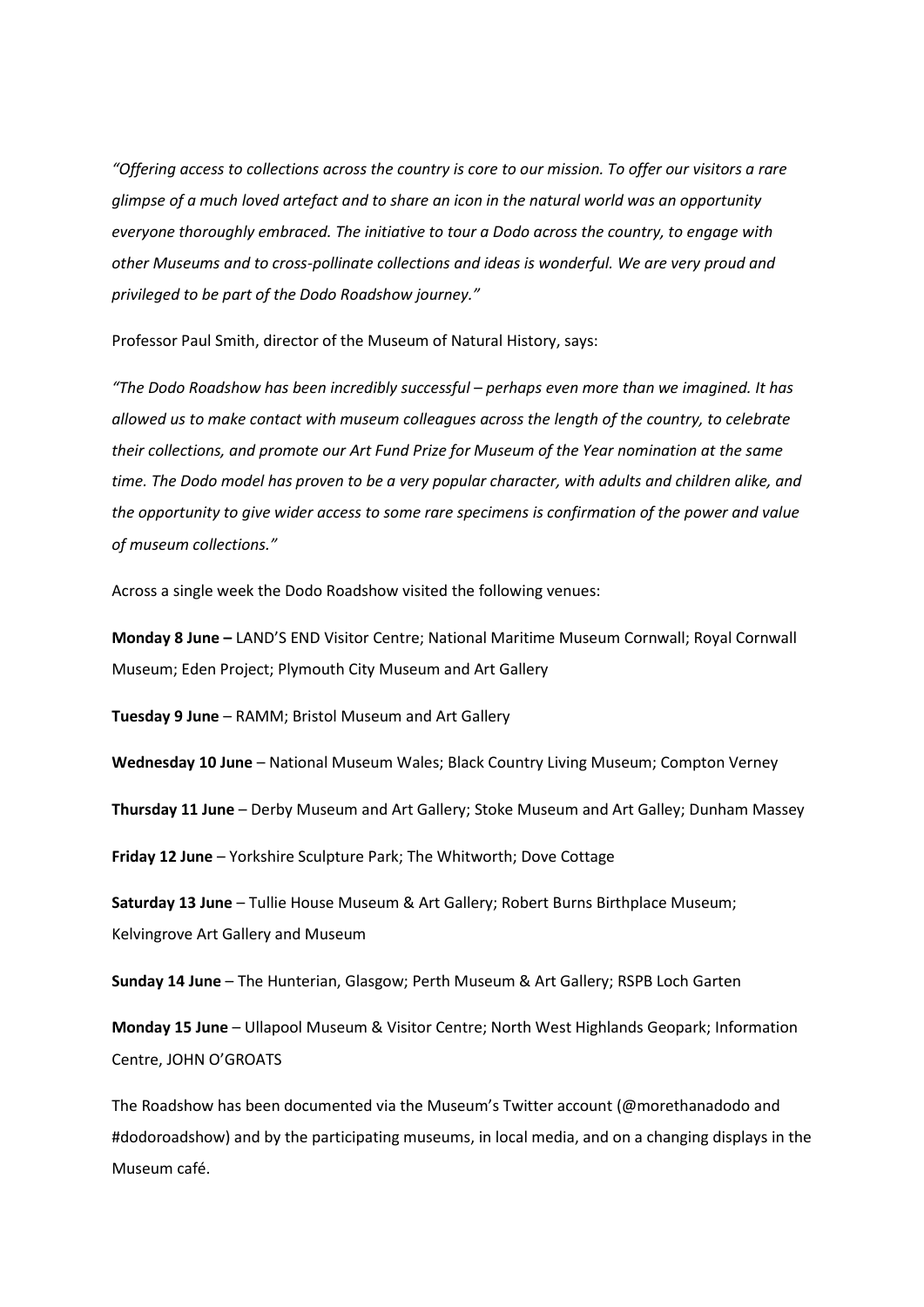

# News release

### **Art Fund Prize for Museum of the Year 2015**

The Art Fund Prize for Museum of the Year 2015 will be celebrated on BBC Radio 2, BBC Radio 3 and BBC News Online, in a series of broadcasts and online interactive presentations during the period leading up to the announcement of the winner on 1 July at Tate Modern. The other shortlisted museums are Dunham Massey (National Trust), Altrincham; IWM London (Imperial War Museums); The MAC, Belfast; HM Tower of London; and The Whitworth, Manchester.

\*\*

#### **For further information and images:**

Scott Billings Public engagement officer Oxford University Museum of Natural History Parks Road Oxford OX1 3PW [scott.billings@oum.ox.ac.uk](mailto:scott.billings@oum.ox.ac.uk)

#### **Notes to editors**

#### **About the Museum of Natural History**

Founded in 1860 as the centre for scientific study at the University of Oxford, the Museum of Natural History now holds the University's internationally significant collections of entomological, geological and zoological specimens. Housed in a stunning example of neo-Gothic architecture, the Museum's growing collections underpin a broad programme of natural environment research, teaching and public engagement.

#### **About the Dodo**

The Dodo is the most famous of all the creatures to have become extinct in historical times. The remains of the Dodo at Oxford are one of the greatest treasures of the Museum and the mummified skin from the head